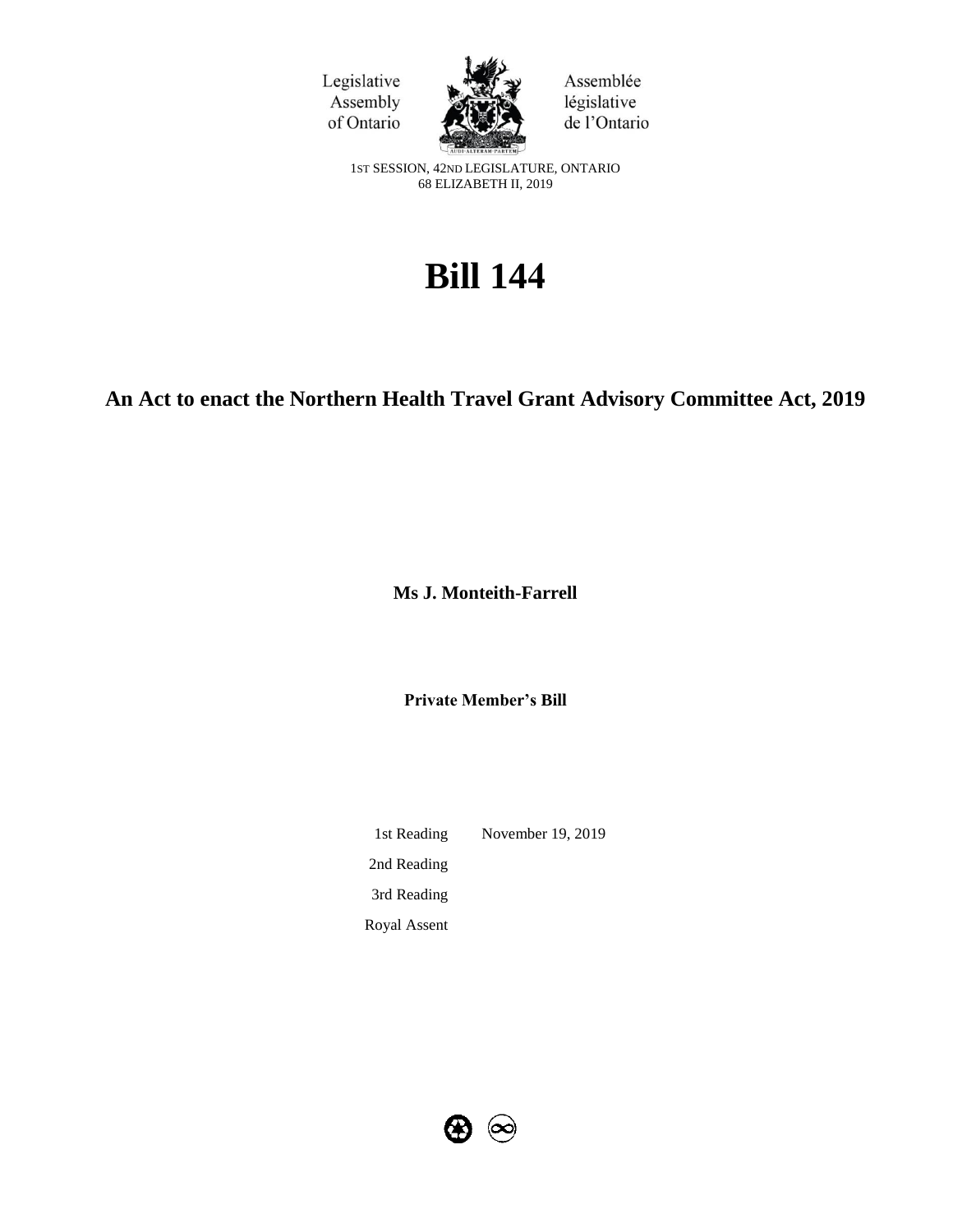#### EXPLANATORY NOTE

The Bill enacts the *Northern Health Travel Grant Advisory Committee Act, 2019*. The Act requires the Minister of Health to establish an advisory committee. The committee's mandate is to make recommendations for improving the facilitation of reasonable access to health services for people in Northern Ontario by means of reasonable, realistic and efficient reimbursement for travel costs. The committee is required to consult with all relevant stakeholders, including, at minimum, the stakeholders specified in the Bill. The committee is required to report its recommendations to the Minister. The Minister is required to inform the Assembly of the recommendations that he or she will implement.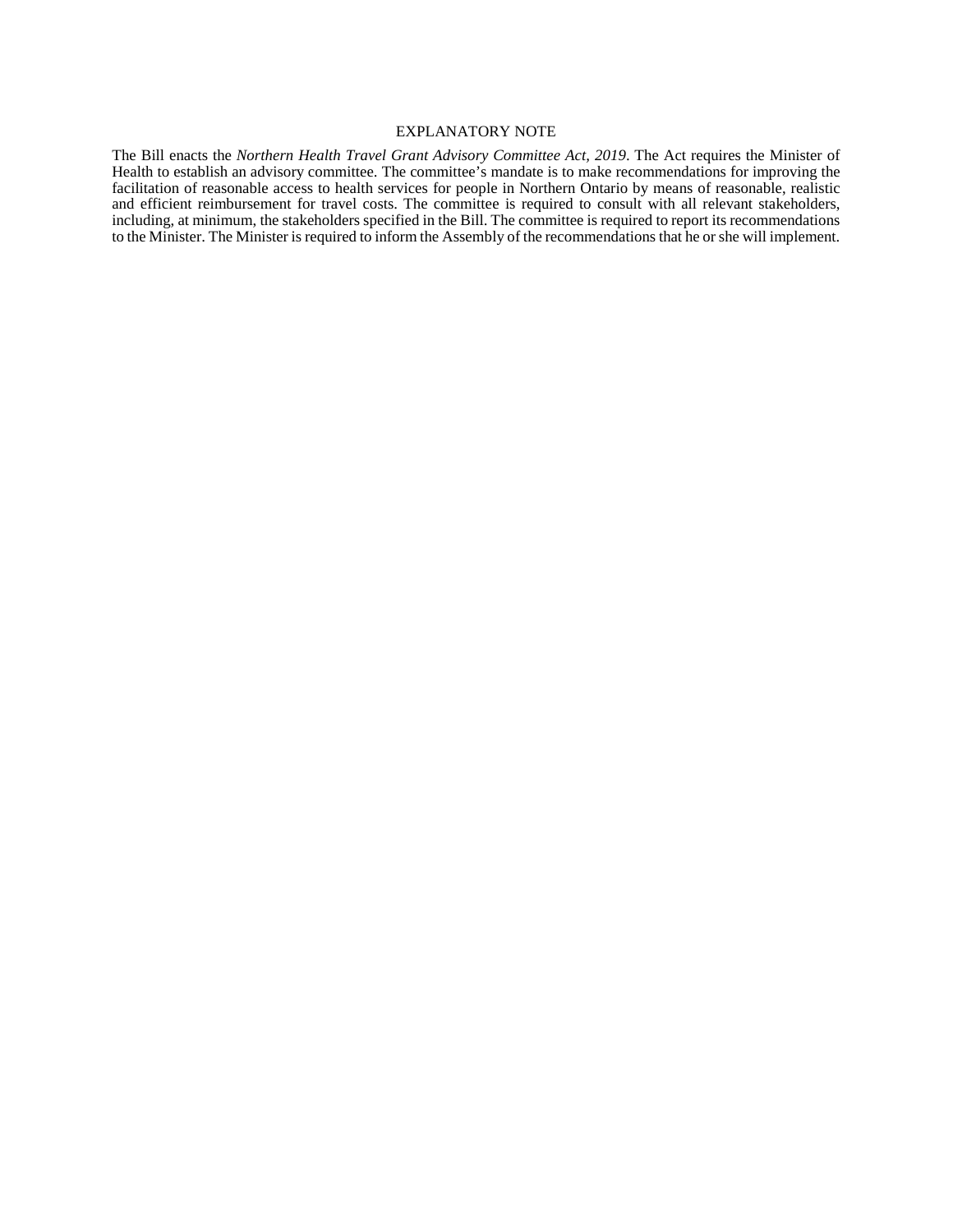### **Bill 144 2019**

#### **Preamble**

The *Canada Health Act* declares that "the primary objective of Canadian health care policy is to protect, promote and restore the physical and mental well-being of residents of Canada and to facilitate reasonable access to health services without financial or other barriers".

The Northern Health Travel Grant helps people get to the healthcare they need. The program provides financial support for eligible applicants to travel to their closest medical specialist or ministry-funded health care facility. However, many people in Northern Ontario are unhappy with the program's operation. In particular, they are dissatisfied with inadequate customer service, insufficient coverage and low rates of reimbursement. Improving the Northern Health Travel Grant will help Ontario meet a key objective of the *Canada Health Act* for Northern Ontario residents.

Therefore, Her Majesty, by and with the advice and consent of the Legislative Assembly of the Province of Ontario, enacts as follows:

#### **Definition**

**1** In this Act,

"Northern Ontario" means the districts of Algoma, Cochrane, Kenora, Manitoulin, Nipissing, Parry Sound, Rainy River, Sudbury, Thunder Bay and Timiskaming.

#### **Northern Health Travel Grant Advisory Committee**

**2** (1) The Minister of Health shall, within 60 days after this Act receives Royal Assent, establish an advisory committee to be known as the Northern Health Travel Grant Advisory Committee in English and Comité consultatif des subventions aux résidents du Nord de l'Ontario pour frais de transport à des fins médicales in French.

#### **Composition**

(2) The committee shall be composed of persons that the Minister believes will make useful contributions to the committee's work, including,

- (a) recipients of Northern Health Travel Grants; and
- (b) health care providers working in Northern Ontario.

#### **Same**

(3) The Minister shall make all reasonable efforts to ensure that the composition of the committee reflects the diversity of the residents of Northern Ontario and, in particular, includes,

- (a) women;
- (b) Indigenous people;
- (c) members of racialized groups;
- (d) persons with disabilities;
- (e) seniors; and
- (f) persons of diverse sexual orientation, gender identity and gender expression.

#### **Remuneration and expenses of committee members**

(4) The Lieutenant Governor in Council may by regulation prescribe remuneration and payment of expenses for the committee members.

#### **Mandate**

**3** (1) The Northern Health Travel Grant Advisory Committee's mandate is to make recommendations for improving the facilitation of reasonable access to health services for people in Northern Ontario by means of reasonable, realistic and efficient reimbursement for travel costs.